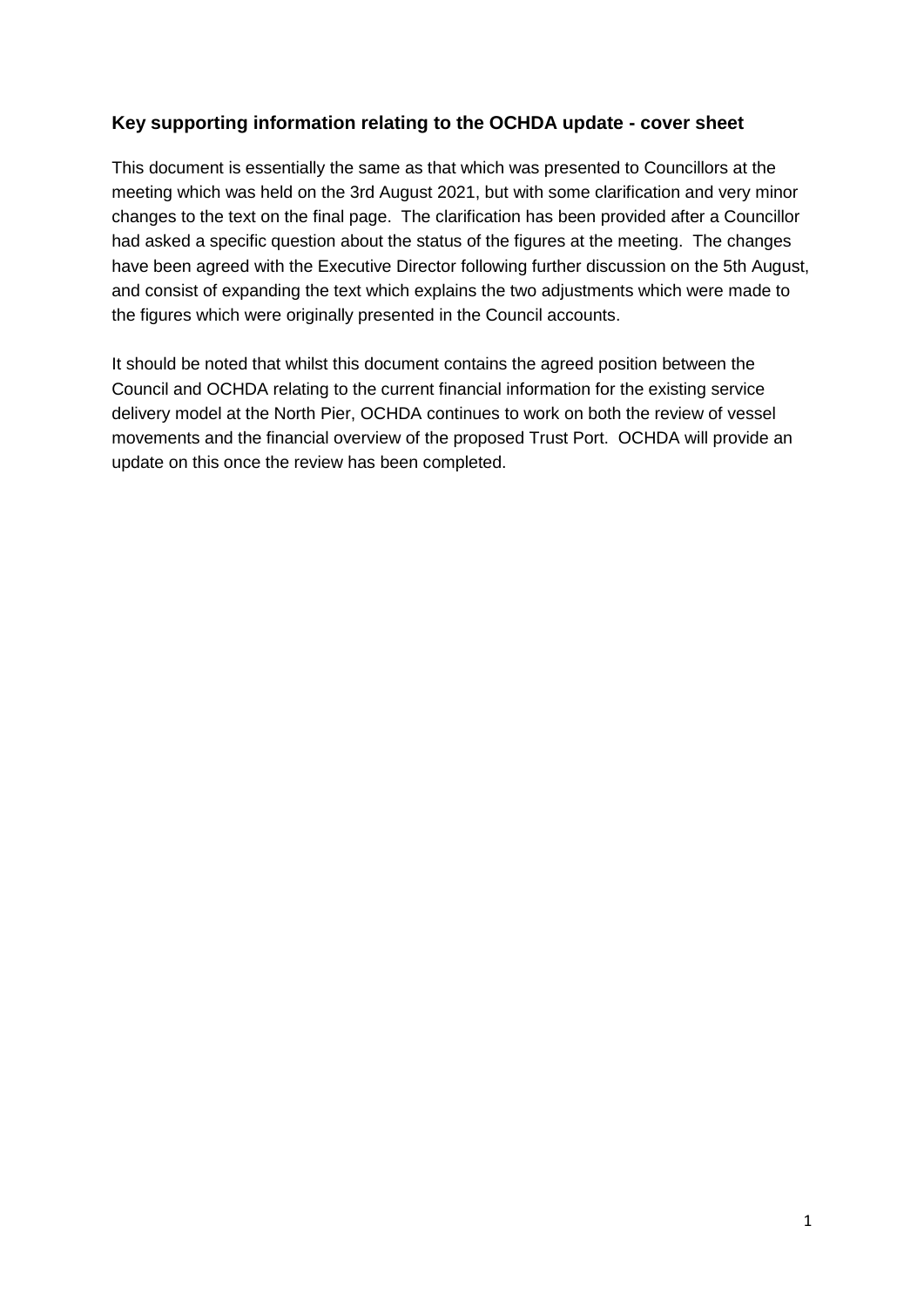**Key supporting information relating to the OCHDA update.**



#### **Pie chart showing vessel movements within Oban Harbour during 2019-20**

Notes: Figures for the Railway Pier are currently being checked by CFL, and RNLI movements have still to be included.

The following three pages contain a summary of information relating to the financial assessment which is currently underway:

- 1. Overview of financial information for the existing North Pier service delivery model (page 2). This is based on the model prepared by Council officers to which three changes have been made;
- 2. Financial overview of the proposed Trust Port operating model (page 2);
- 3. North Pier Accounts 2010-2020 as supplied by Council officers (page 3);
- 4. North Pier Accounts 2014-2021 but **with capital costs excluded** (page 4). These figures have been agreed between A&BC and OCHDA.

The third and fourth pages are provided for information only; the key information is summarised on page 2.

The information contained in this document is a very brief overview of the work which has been completed thus far. Minor changes are anticipated, for example as CalMac Ferries Ltd and the RNLI provide updated information. A more significant variable is the lease/rental payment to the Council, together with anticipated maintenance budget and capital allocations.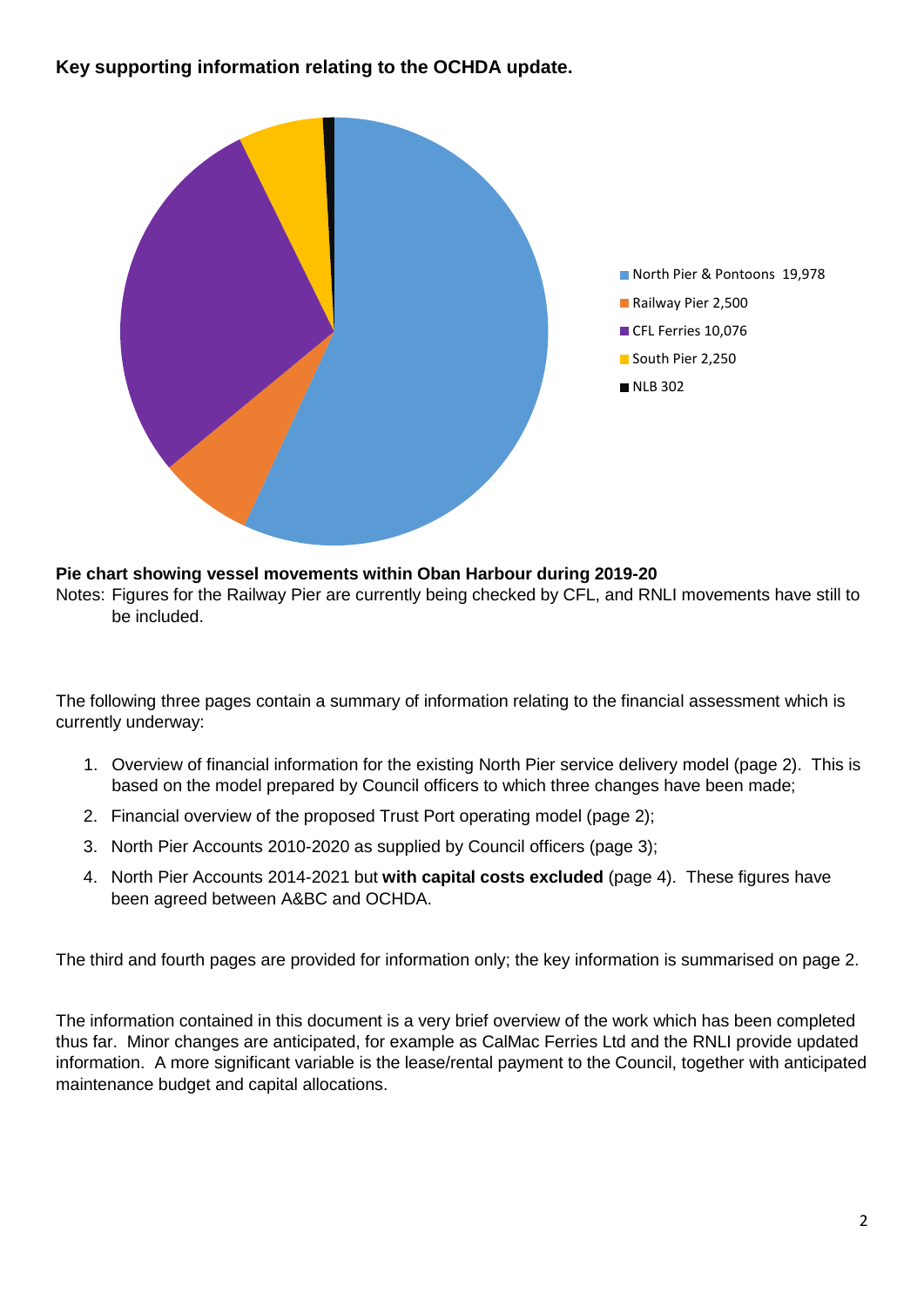## **Overview of financial information for the existing North Pier service delivery model**

|                                | <b>North Pier</b> | <b>Pontoons</b> | <b>Harbour</b><br><b>Building</b> |
|--------------------------------|-------------------|-----------------|-----------------------------------|
| <b>Employee Costs</b>          | £105,526          | £35,274         | 0                                 |
| <b>Property Costs</b>          | £27,000           | £29,000         | £12,793                           |
| <b>Supplies &amp; Services</b> | £5,000            | £2,000          | £1,500                            |
| Payments to 3rd Parties        | £40,000           | £25,000         | £1,000                            |
| <b>Support Service Charges</b> | £30,000           | £16,000         | £5,000                            |
| Total expenditure              | £207,526          | £107,274        | £20,293                           |
| Income                         | £190,000          | £132,000        | £18,000                           |
| <b>Net position</b>            | £17,526           | £24,726         | £2,293                            |

Typical position over the three assets is therefore an operating surplus of **£4,907** (This excludes the income from the Ee-Usk building which has been removed from all financial information)

Note: The above figures are all derived from the financial model which was produced by Council Officers but with the following changes, all of which were discussed at the meeting held on 8th July 2021:

- Staff costs have been adjusted to include standby and overtime as paid over three previous years;
- 'Property Costs' for pontoons have been set at £29,000 pa as per historic accounts;
- 'Property Costs' and 'Income' for Harbour Building have been corrected to be consistent with historic accounts and supporting statements.

## **Proposed Trust Port operating model: financial overview**

### **Income from two principal sources:**

- Conservancy fees based on total Gross Tonnage of c. 16,000,000 GT per year
- Berthing income and related fees from existing N Pier and Pontoons, as per model and accounts provided by Council.

Anticipated gross turnover is approximately £690,000 per annum

### **Expenditure**

- Conservancy costs with allowance for three additional full time posts (CEO, AHM and full time Administrator) and remuneration for 8 part time Board members;
- Retention of all existing Harbour staff both full time and seasonal;
- Equivalent of one further FTE for marketing, compliance and general project support;
- Rental of Harbour Building offices from A&BC at their full 'Business Case' rental figures;
- Rental of North Pier seaward faces and pontoon facility on a commercial basis from A&BC;
- Rental payments for Pier and Pontoons to be 'index-linked' to current turnover figures (as stated in Council operating model), with appropriate uplift/reduction as market circumstances change (for example, with regard to Covid);
- Allowance for 'revenue' maintenance budget for N Pier and Pontoon;
- Provision for a 'Capital Bond' to be set up for future investment/capital repairs to infrastructure;
- Responsibility for all operational costs and overheads at N Pier and Pontoons;
- Council to retain ownership of all assets.

Based on the above expenditure considerations, and with a modest allowance for contingency, the financial evaluation currently shows an operating profit of between 7 and 8% pa.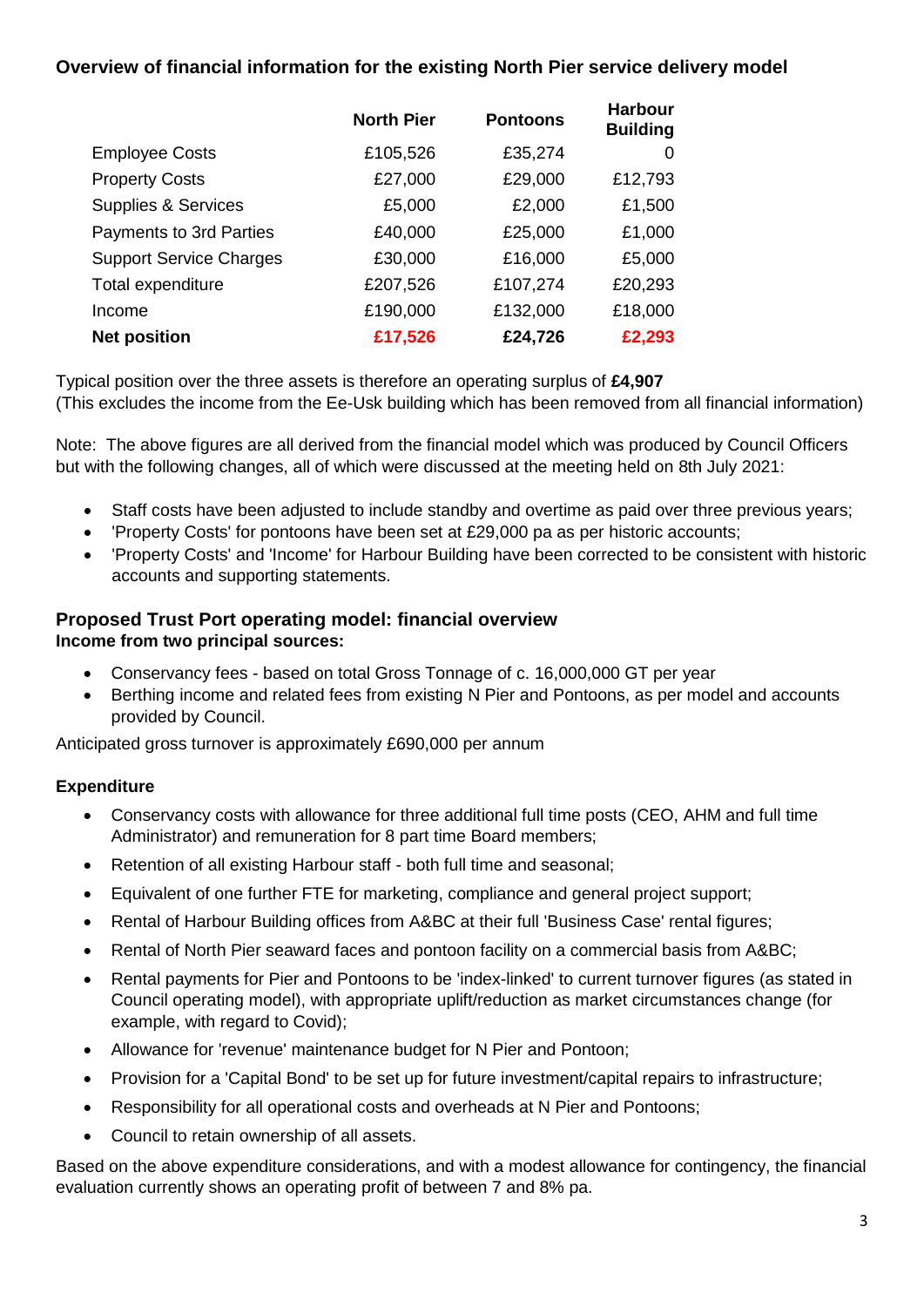# **North Pier Accounts 2010-2020 Figures are as supplied by A&BC and include Capital Costs and Depreciation**

| N Pier                         | 2010-11<br>Actual | 2011-12<br>Actual | 2012-13<br>Actual | 2013-14<br>Actual | 2014-15<br>Actual | 2015-16<br>Actual | 2016-17<br>Actual | 2017-18<br>Actual | 2018-19<br>Actual | 2019-20<br>Actual |
|--------------------------------|-------------------|-------------------|-------------------|-------------------|-------------------|-------------------|-------------------|-------------------|-------------------|-------------------|
| <b>Employee Costs</b>          | $-£19,561$        | $-E23,049$        | -£35,307          | $-E57,326$        | $-£63,806$        | $-E71,750$        | $-£63,693$        | -£101,197         | $-E99,802$        | -£115,580         |
| <b>Property Costs</b>          | $-£16,131$        | -£18,506          | $-£13,272$        | $-E12,069$        | -£15,314          | $-E28,561$        | $-E22,303$        | -£21,435          | $-E21,448$        | $-E27,235$        |
| Supplies & Services            | $-E2,076$         | $-£6,647$         | $-E7,005$         | $-£5,088$         | -£4,023           | -£4,984           | $-E5,381$         | -£8,754           | £1,120            | -£4,979           |
| <b>Transport Costs</b>         | $-£1,154$         | $-E322$           | $-£1,776$         | $-E2,049$         | $-£1,801$         | $-E2,994$         | -£1,736           | -£4,888           | $-E3,792$         | $-E895$           |
| Payments to 3rd Parties        | $-E2,959$         | $-£12,628$        | -£5,868           | $-£186,759$       | -£43,300          | $-E25,675$        | $-£59,587$        | $-E3,517$         | $-E3,891$         | -£4,455           |
| Capital Costs (Depreciation)   | -£466             | -£466             | $-£466$           | $-£465$           | £0                | £0                | £50,000           | £0                | $-E504,192$       | $-£106,914$       |
| Income                         | £66.064           | £80,814           | £83,616           | £109,694          | £150,550          | £111,136          | £141,452          | £175,786          | £183,462          | £191,973          |
| <b>Support Service Charges</b> | £0                | £0                | £0                | £0                | $-£11,632$        | $-E27,660$        | £0                | $-£35,511$        | $-E25,487$        | $-£30,273$        |
| <b>NET</b>                     | £23.717           | £19,197           | £19.921           | $-£154.062$       | £10,675           | $-E50,488$        | £38,752           | £483              | $-E474,030$       | -£98,359          |

| <b>Pontoons</b>                |         |                                    |         |                                                   |         |                    |         |           |             |            |
|--------------------------------|---------|------------------------------------|---------|---------------------------------------------------|---------|--------------------|---------|-----------|-------------|------------|
| <b>Employee Costs</b>          |         |                                    |         |                                                   |         |                    |         | £0        | $-E24,317$  | $-£34,964$ |
| <b>Property Costs</b>          |         |                                    |         |                                                   |         |                    |         | $-£3,102$ | $-E25,713$  | $-£36,812$ |
| Supplies & Services            |         |                                    |         | NB These figures are all 'as supplied' by Council |         |                    |         | $-E59$    | $-f1,978$   | $-£1,941$  |
| <b>Transport Costs</b>         |         |                                    |         | Officers, but have then been multiplied by -1.    |         |                    |         | $-£14$    | £0          | £0         |
| Payments to 3rd Parties        |         | income, and a -ve value is a cost. |         | This means that a +ve value now represents        |         |                    |         | $-£3,191$ | $-E7,200$   | $-E25,241$ |
| <b>Support Service Charges</b> |         |                                    |         |                                                   |         |                    |         | $-£1,168$ | $-£11,744$  | $-£16,353$ |
| Income                         |         |                                    |         | It should also be noted that the means by which   |         | £18,103<br>£10,569 |         |           | £73,079     | £132,216   |
| <b>NET</b>                     |         |                                    |         | maintenance costs have been accounted for         |         |                    |         |           | £2,127      | £16,905    |
| <b>Harbour Building</b>        |         | appears to vary from year to year. |         |                                                   |         |                    |         |           |             |            |
| <b>Property Costs</b>          |         |                                    |         |                                                   |         |                    |         |           | $-£9,975$   | $-E26,301$ |
| Supplies & Services            |         |                                    |         |                                                   |         |                    |         |           | $-£1,695$   | -£578      |
| Payments to 3rd Parties        |         |                                    |         |                                                   |         |                    |         |           | $-E2,163$   | $-E522$    |
| Capital Costs (Depreciation)   |         |                                    |         |                                                   |         |                    |         |           | £0          | £0         |
| Income                         |         |                                    |         |                                                   |         |                    |         |           | £11,043     | £17,972    |
| <b>Support Service Charges</b> |         |                                    |         |                                                   |         |                    |         |           | $-E2,638$   | $-£4,880$  |
| <b>NET</b>                     |         |                                    |         |                                                   |         |                    |         |           | $-£5,428$   | $-£14,309$ |
| <b>Overall position</b>        | £23,717 | £19,197                            | £19,921 | $-£154,062$                                       | £10,675 | $-E50,488$         | £38,752 | £11,052   | $-E477,331$ | $-E95,763$ |